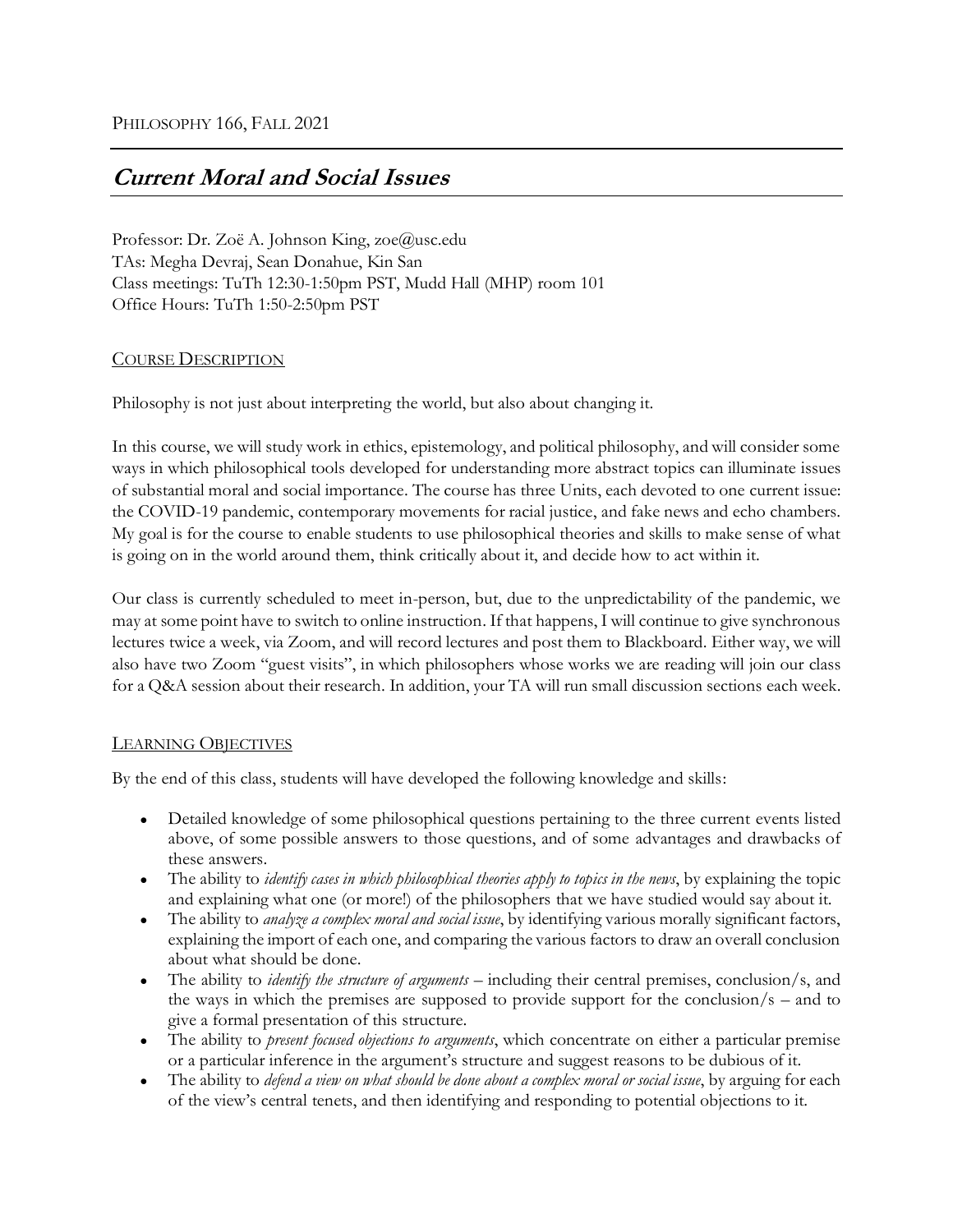## COURSE COMPONENTS

This course has six components: discussion board prompts (15%), discussion board comments (20%), philosophical papers (30%), section leader grade (20%), final exam question submissions (5%), and the final exam itself (10%). There is also an opportunity to earn extra credit by using your "journal".

• *Discussion board prompts and comments*

This class will be more collaborative than the average Philosophy class, in two ways. The first way is that we will actively help each other to think through complex current moral and social issues and to think about how philosophical theories apply to these issues. We will use discussion boards on Blackboard for this. Students will be placed into groups of 4 or 5. In the third week of each unit, all students will post a "Philosophy in the news" discussion prompt for their group. In the fourth and fifth weeks of the unit, all students in the group will discuss all five prompts. We will go over guidelines and grading standards for initial prompts and for comments together in class.

• *Philosophical papers*

In this class we teach paper-writing on what is known as a "mastery model". There are five paper hand-in days – opportunities to submit writing that counts toward your papers grade. There are five "levels", and you may attempt to move up 1-3 levels on each paper hand-in day, starting with level 1. You are not required to submit writing on any paper hand-in day; you can choose whatever works for you. Your final paper grade depends on the level you reach by the end of the course:

| Level 1 | Summarize a bit of theory that we have studied.                       | C grade |
|---------|-----------------------------------------------------------------------|---------|
| Level 2 | Summarize a current moral or social issue and explain how the bit of  |         |
|         | theory applies to the issue.                                          |         |
| Level 3 | Give a possible criticism of the theory and respond to the criticism. | B grade |
| Level 4 | Suggest what should be done about the issue, drawing on the theory.   |         |
| Level 5 | Write a structured paper whose thesis is a view about what should be  | A grade |
|         | done about a current moral or social issue, which explains and draws  |         |
|         | on bits of philosophical theory to support the author's thesis.       |         |

• *Section leader grade*

20% of your final grade is left to the discretion of your section leader. They will tell you what they want you to do to determine your section grade.

• *Exam question submissions and final exam*

The second way in which this class is more collaborative than the average Philosophy class is that I will invite students to co-create the final exam with me. The final exam will be administered as a quiz on Blackboard and will consist entirely of multiple-choice questions about the readings. All students are required to submit five suggested exam questions. I really will use your questions.

• *Personal Journal*

Blackboard allows each student to set up a personal "journal". Part of what it is to excel in this class is to critically reflect on the readings, on lectures, on discussion sections, and on what you see and hear in the news, and to think about how they all relate to one another. Your journal is a space to get credit for this intellectual work by keeping a record of your notes, reflections, and ideas; you should use this space to try out ideas without worrying about whether you're getting it right. You can get up to 5% extra credit for thorough, thoughtful use of your philosophical journal.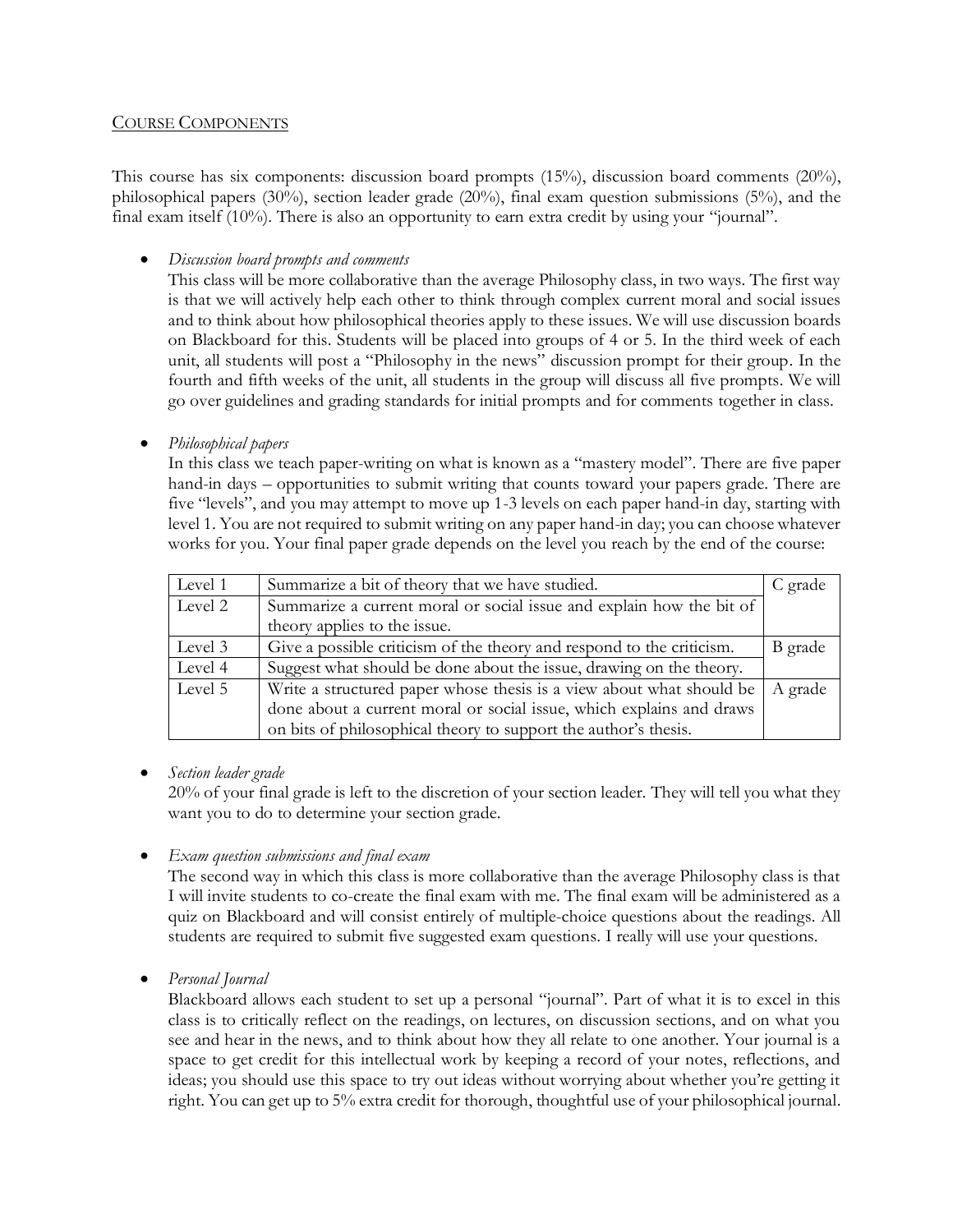## COURSE POLICIES

#### COURSE WEBSITE

There is a website for this course, accessible via Blackboard. All course documents (syllabus, assignments, readings, success criteria for assignments, and some documents with helpful tips for reading and writing Philosophy papers) will be available on this site. Please check it regularly – when I want to send a message to all students, I will do so by posting an announcement on the course website.

#### ONLINE INTERACTION

Some of our class interaction will take place online, through Blackboard's discussion boards. In the event of a pandemic uptick, we may be forced to conduct more – perhaps all – of our class interaction online. See Dornsife's ["netiquette" guidelines here](https://dornsife.usc.edu/teaching-in-dornsife/nurture-student-community#netiquette); all online interaction should be conducted in accordance with these guidelines.

#### EMAILS

I receive a *lot* of emails. When emailing me about this class, please write 'Phil 166' in the subject line so that I don't miss it. Emails should maintain a formal tone. I will endeavor to reply to all emails within 48 hours. If I do not manage to do this, it is okay to email again to remind me – but please wait 48 hours first.

#### PLAGIARISM

You are responsible for making sure that none of your work is plagiarized. You must cite any work that you draw from in your papers, including both direct quotations and paraphrased ideas. You are strongly encouraged to discuss the course material, including your work for assignments, with your classmates, but all written work that you submit must be your own. For more information, see my "Plagiarism" handout on our course website. You should also be familiar with USC's [policy on academic integrity](https://sjacs.usc.edu/students/academic-integrity/). I will respond to all cases of possible plagiarism in accordance with this policy.

#### **DISABILITY**

If you think you need an accommodation for a disability, please let me and your TA know at your earliest convenience. Some aspects of this course, the assignments, the in-class activities, and the way the course is taught can be modified to facilitate your participation and progress. As soon as you make us aware of your needs, we can work with [USC disability services](https://dsp.usc.edu/) to determine appropriate academic accommodations. Any information that you choose to provide is confidential and will be treated as such.

#### STUDENT RESOURCES AND SUPPORT

Taking college courses can be mentally and emotionally challenging at the best of times, and they will be even more challenging now that the world is on fire. If you or someone you know is feeling overwhelmed, depressed, or in need of support, lots of services are available. You can find out more about USC's current counselling and mental health services at [this link.](https://studenthealth.usc.edu/counseling/) The [Office of Equity, Equal Opportunity](https://eeotix.usc.edu/) and Title IX is also available, as are specialist centers and services for [First-Gen and transfer students,](https://firstgenplussc.usc.edu/) [Asian and Pacific](https://apass.usc.edu/)  [American students,](https://apass.usc.edu/) [Black students,](https://cbcsa.usc.edu/) [Latinx and Chicanx students,](https://lacasa.usc.edu/) and [LGBTQ+ students.](https://lgbtrc.usc.edu/about/)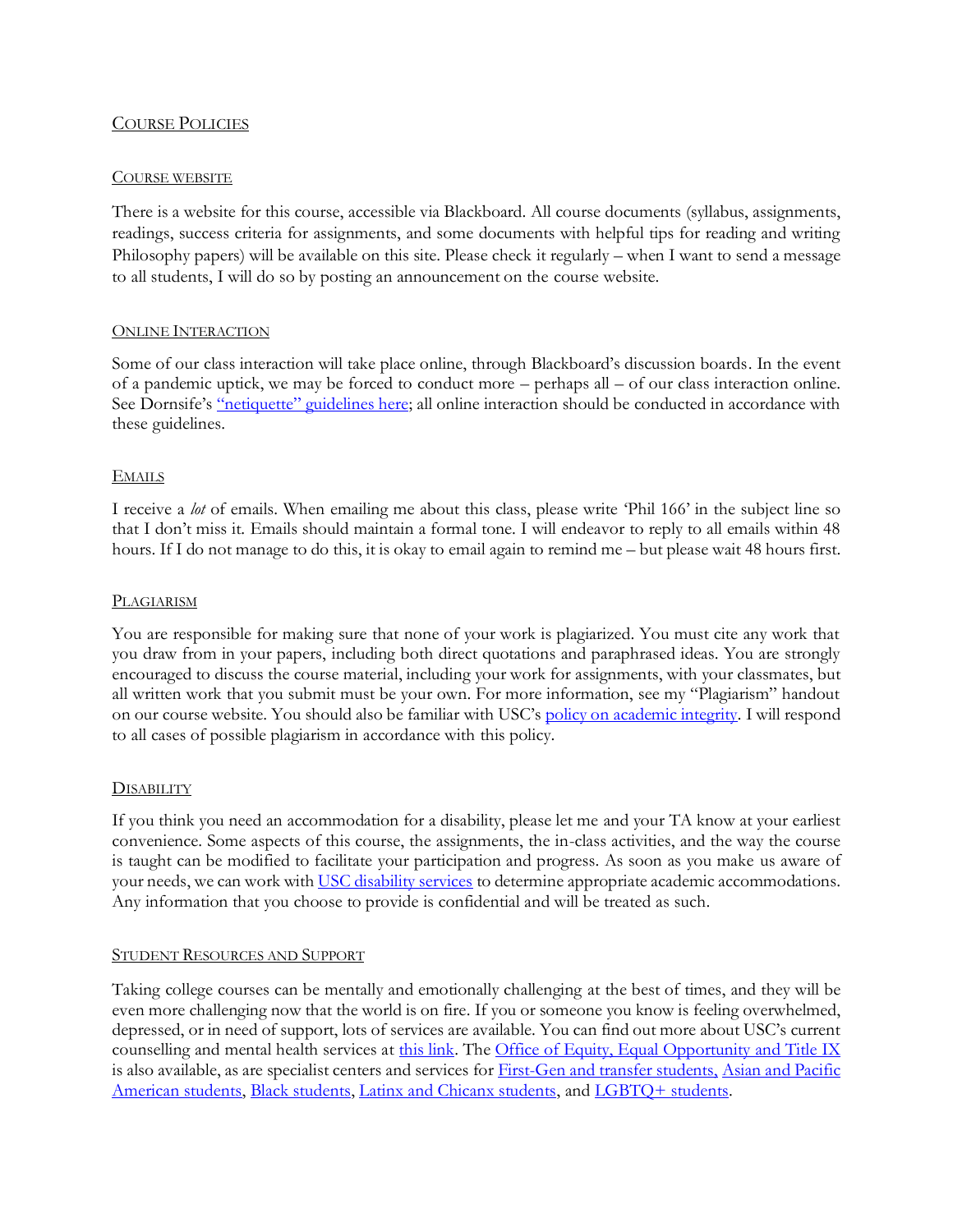# SCHEDULE AND READINGS

# UNIT 1: COVID-19

## Week 1: INTRODUCTION

- August 24: *no readings*
- August 26:
	- Watch: [Julianne Chung on Truth and Validity](https://wi-phi.com/videos/truth-and-validity/)
	- Watch: [Joseph Wu on Equivocation](https://www.wi-phi.com/videos/equivocation/)
	- Watch: **Joesph Wu on The Straw Man Fallacy**

## Week 2: PATERNALISM

- August 31:
	- Read: Sarah Conly, "Justifying Coercive Paternalism"
- September 2:
	- Read: Jessica Flanigan, "Seat Belt Mandates and Paternalism"

## Week 3: HEALTHCARE RATIONING

- September 7:
	- Read: Angela Ballantyne, "[ICU Triage: How Many Lives or Whose Lives?](https://blogs.bmj.com/medical-ethics/2020/04/07/icu-triage-how-many-lives-or-whose-lives/)"
	- Listen: [Myisha Cherry interviews Yolonda Wilson](https://unmute.squarespace.com/season-4/2112019/episode-041-yolonda-wilson-on-health-justice) on health disparities
- September 9:
	- Read: David Wasserman, Govind Persad, and Joseph Millum, "Setting Priorities Fairly In [Response to COVID-19](https://www.ncbi.nlm.nih.gov/pmc/articles/PMC7337850/pdf/lsaa044.pdf)"

SEPTEMBER 12: FIRST PAPER HAND-IN DAY

# Week 4: VACCINE HESITANCY

- September 14:
	- Read: Elizabeth Anderson, "Democracy and Lay Assessments of Scientific Testimony"
- September 16:
	- Read: Cailin O'Connor and James Owen Weatherall, "Hydroxychloroquine and the Political [Polarization of Science](https://bostonreview.net/science-nature-politics/cailin-oconnor-james-owen-weatherall-hydroxychloroquine-and-political)"

# Week 5: QUARANTINE

- September 21:
	- Read: Tom Douglas, "[Flouting Quarantine](http://stockholmcentre.org/flouting-quarantine/)"
- September 23: *no readings*

# DEADLINE FOR UNIT 1 DISCUSSION BOARD INITIAL POSTS: SEPTEMBER 9

DISCUSSION PERIOD: SEPTEMBER 10 – SEPTEMBER 23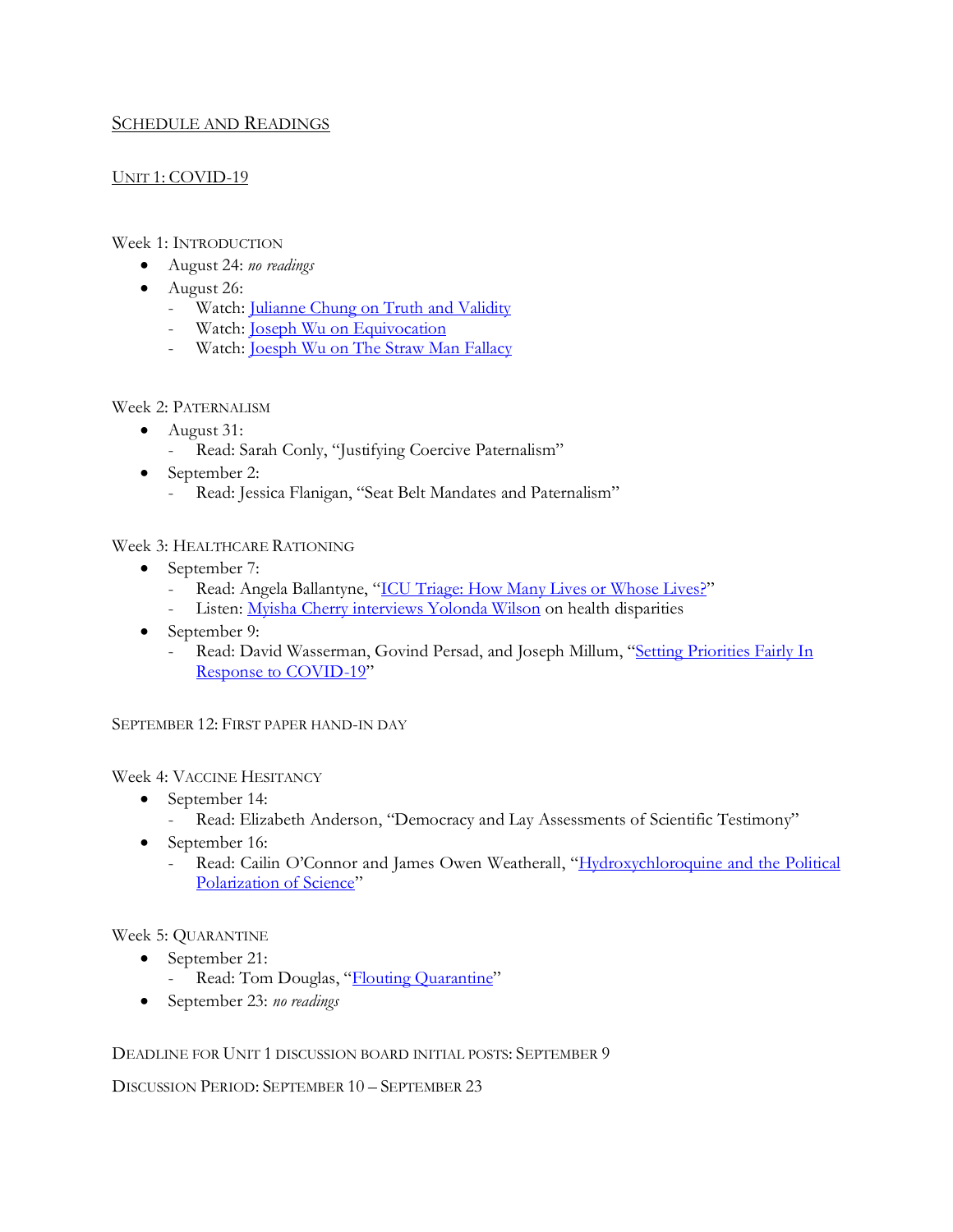## UNIT 2: MOVEMENTS FOR RACIAL JUSTICE

Week 6: WHITE IGNORANCE

- September 28:
	- Read: Charles Mills, "White Ignorance"
- September 30:
	- Read: Michele M. Moody-Adams, "Culture, Responsibility, and Affected Ignorance"

## OCTOBER 3: SECOND PAPER HAND-IN DAY

Week 7: STEREOTYPING

- October 5:
	- Read: Natalia Washington and Daniel Kelly, ["Who's Responsible for This?"](https://philpapers.org/archive/WASWRF.pdf)
- October 7:
	- Read: Robin Zheng, ["Why Yellow Fever Isn't Flatte](https://www-cambridge-org.libproxy1.usc.edu/core/journals/journal-of-the-american-philosophical-association/article/why-yellow-fever-isnt-flattering-a-case-against-racial-fetishes/96D2F19F052E8A2625968037BE756FEA)ring"

Week 8: ANGER

- October 12:
	- Read: Audre Lorde, "[The Uses of Anger](https://academicworks.cuny.edu/cgi/viewcontent.cgi?article=1654&context=wsq)"
	- Read: Amia Srinivasan, "The Aptness of Anger"
- October 14:
	- NO CLASS (fall recess)

#### Week 9: OVERPOLICING

- October 19:
	- Read: Paul Bou-Habib, "Racial Profiling and Background Injustice"
	- Listen: [Myisha Cherry interviews Tommie Shelby](https://unmute.squarespace.com/season-3/212017/episode-023-tommie-shelby-on-dark-ghettos) on "dark ghettoes"
- October 21:
	- Read: Christopher Lewis, TBD

OCTOBER 24: THIRD PAPER HAND-IN DAY

Week 10: SPECIAL GUEST VISIT #1

- October 26: Special guest visit with Prof. Lewis
- October 28: *no readings*

#### DEADLINE FOR UNIT 2 DISCUSSION BOARD INITIAL POSTS: OCTOBER 14

DISCUSSION PERIOD: OCTOBER 15 – OCTOBER 28